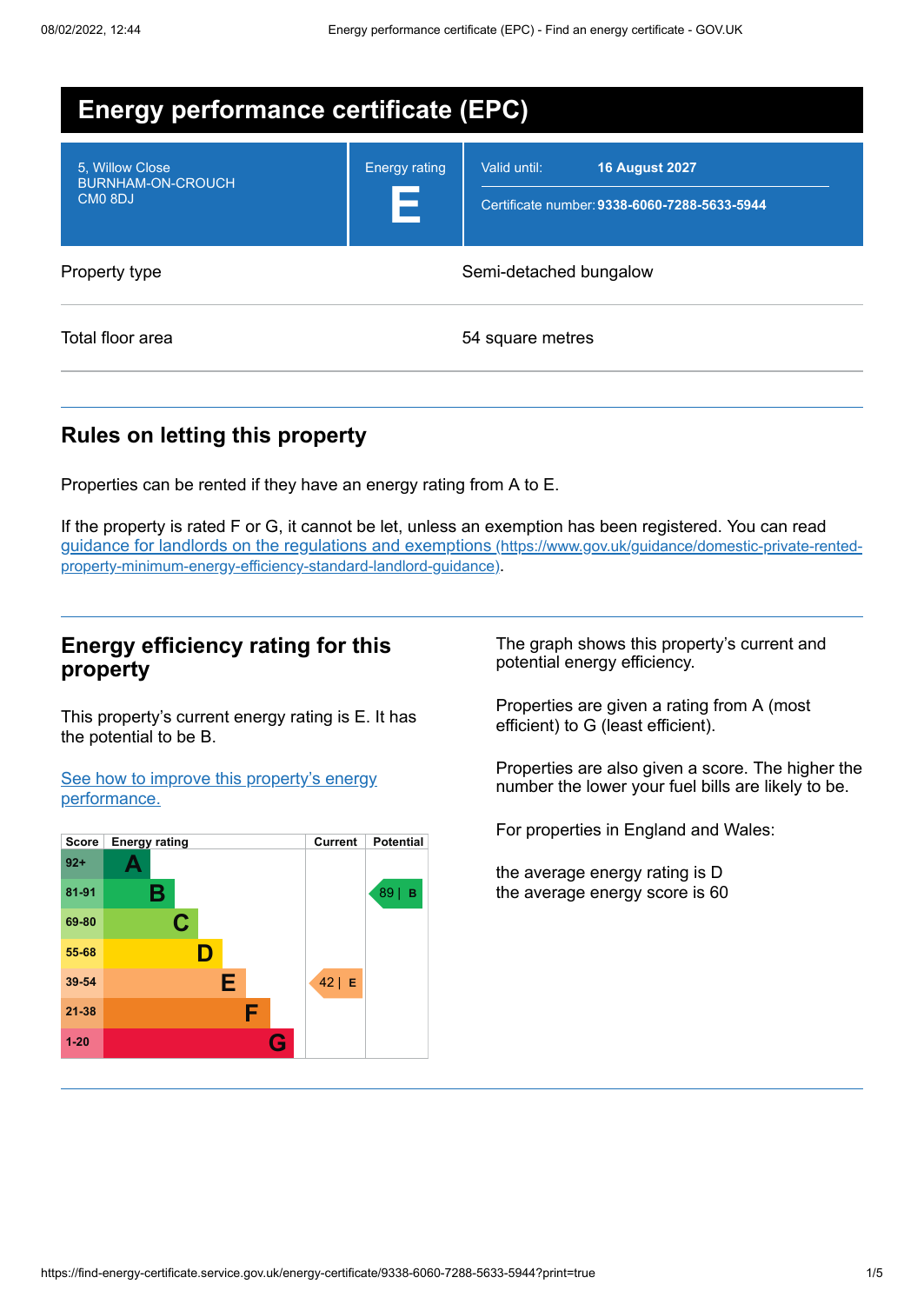# **Breakdown of property's energy performance**

This section shows the energy performance for features of this property. The assessment does not consider the condition of a feature and how well it is working.

Each feature is assessed as one of the following:

- very good (most efficient)
- good
- average
- poor
- very poor (least efficient)

When the description says "assumed", it means that the feature could not be inspected and an assumption has been made based on the property's age and type.

| <b>Feature</b>       | <b>Description</b>                             | Rating    |
|----------------------|------------------------------------------------|-----------|
| Wall                 | Cavity wall, as built, no insulation (assumed) | Poor      |
| Roof                 | Pitched, 150 mm loft insulation                | Good      |
| Window               | Fully double glazed                            | Average   |
| Main heating         | Electric storage heaters                       | Average   |
| Main heating control | Manual charge control                          | Poor      |
| Hot water            | Electric immersion, off-peak                   | Very poor |
| Lighting             | Low energy lighting in 14% of fixed outlets    | Poor      |
| Floor                | Solid, no insulation (assumed)                 | N/A       |
| Secondary heating    | Room heaters, electric                         | N/A       |

#### **Primary energy use**

The primary energy use for this property per year is 629 kilowatt hours per square metre (kWh/m2).

#### **Additional information**

Additional information about this property:

Cavity fill is recommended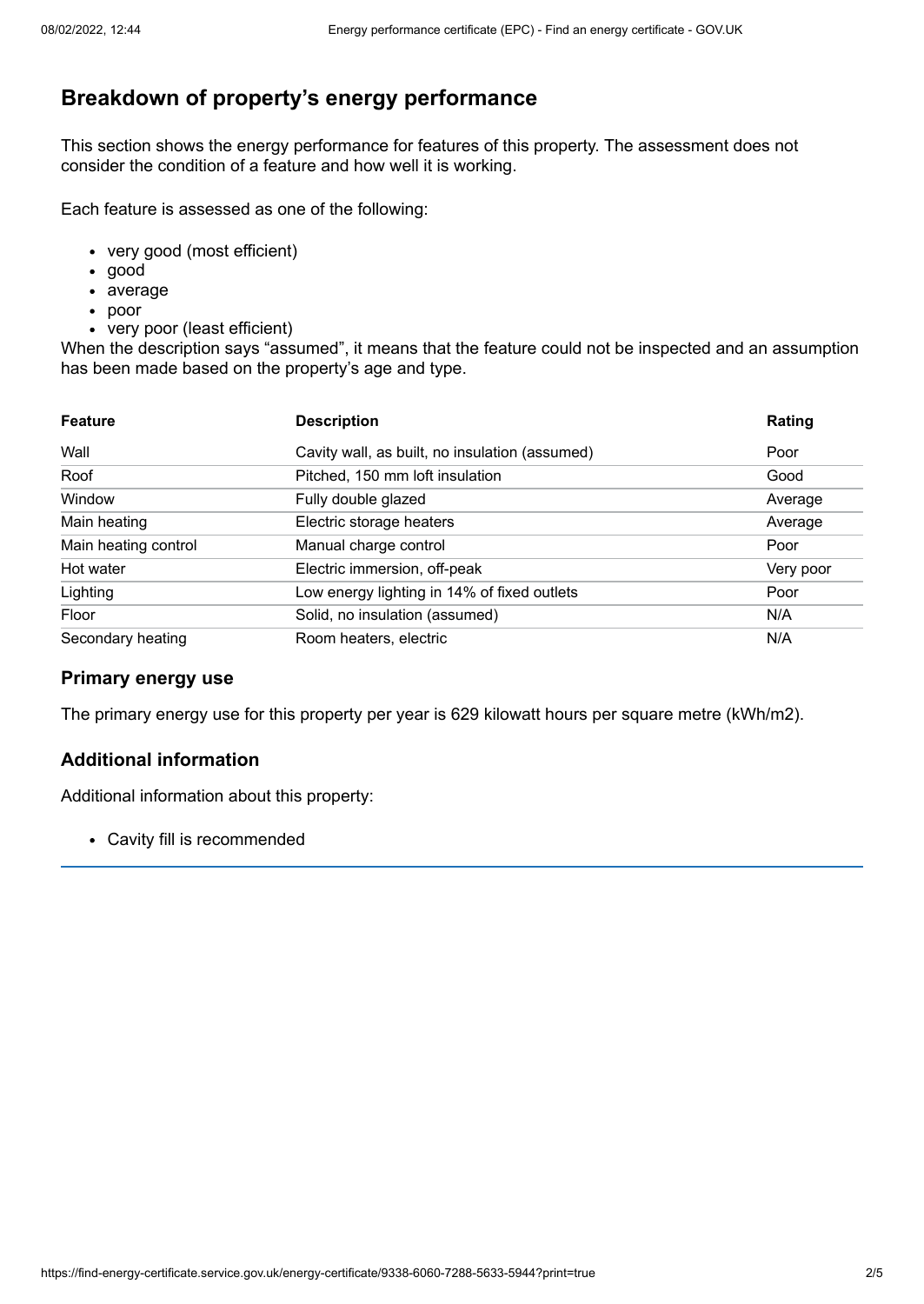| <b>Environmental impact of this</b><br>property                                                        |                 | This property produces                                                                                                                        | 5.8 tonnes of CO2 |
|--------------------------------------------------------------------------------------------------------|-----------------|-----------------------------------------------------------------------------------------------------------------------------------------------|-------------------|
| This property's current environmental impact<br>rating is F. It has the potential to be C.             |                 | This property's potential<br>production                                                                                                       | 1.7 tonnes of CO2 |
| Properties are rated in a scale from A to G<br>based on how much carbon dioxide (CO2) they<br>produce. |                 | By making the recommended changes, you<br>could reduce this property's CO2 emissions by<br>4.1 tonnes per year. This will help to protect the |                   |
| Properties with an A rating produce less CO2                                                           |                 | environment.                                                                                                                                  |                   |
| than G rated properties.                                                                               |                 | Environmental impact ratings are based on                                                                                                     |                   |
| An average household<br>produces                                                                       | 6 tonnes of CO2 | assumptions about average occupancy and<br>energy use. They may not reflect how energy is<br>consumed by the people living at the property.   |                   |
|                                                                                                        |                 |                                                                                                                                               |                   |

# <span id="page-2-0"></span>**How to improve this property's energy performance**

Making any of the recommended changes will improve this property's energy efficiency.

If you make all of the recommended changes, this will improve the property's energy rating and score from E (42) to B (89).

| Recommendation                            | <b>Typical installation cost</b> | <b>Typical yearly saving</b> |
|-------------------------------------------|----------------------------------|------------------------------|
| 1. Increase loft insulation to 270 mm     | £100 - £350                      | £38                          |
| 2. Cavity wall insulation                 | £500 - £1,500                    | £189                         |
| 3. Floor insulation (solid floor)         | £4,000 - £6,000                  | £97                          |
| 4. Increase hot water cylinder insulation | £15 - £30                        | £38                          |
| 5. Low energy lighting                    | £30                              | £27                          |
| 6. High heat retention storage heaters    | £1,200 - £1,800                  | £221                         |
| 7. Solar water heating                    | £4,000 - £6,000                  | £51                          |
| 8. Solar photovoltaic panels              | £5,000 - £8,000                  | £322                         |

#### **Paying for energy improvements**

Find energy grants and ways to save energy in your home. [\(https://www.gov.uk/improve-energy-efficiency\)](https://www.gov.uk/improve-energy-efficiency)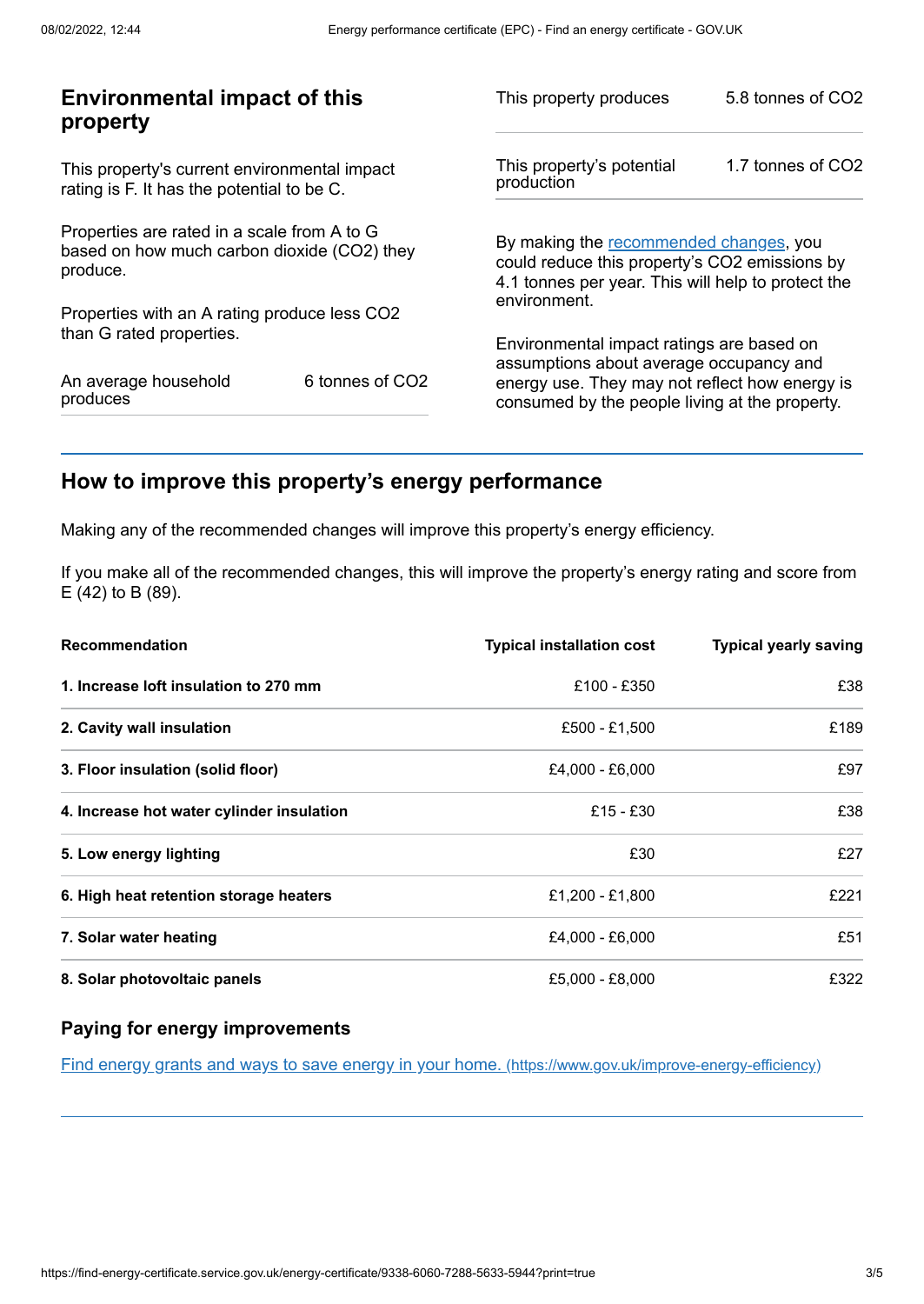### **Estimated energy use and potential savings**

| Estimated yearly energy<br>cost for this property | £1122 |
|---------------------------------------------------|-------|
| Potential saving                                  | £660  |

The estimated cost shows how much the average household would spend in this property for heating, lighting and hot water. It is not based on how energy is used by the people living at the property.

The estimated saving is based on making all of the [recommendations](#page-2-0) in how to improve this property's energy performance.

For advice on how to reduce your energy bills visit Simple Energy Advice [\(https://www.simpleenergyadvice.org.uk/\)](https://www.simpleenergyadvice.org.uk/).

#### **Heating use in this property**

Heating a property usually makes up the majority of energy costs.

#### **Estimated energy used to heat this property**

| Space heating | 8562 kWh per year |
|---------------|-------------------|
| Water heating | 2100 kWh per year |

## Potential energy savings by installing insulation

| Type of insulation     | Amount of energy saved |
|------------------------|------------------------|
| <b>Loft insulation</b> | 433 kWh per year       |
|                        |                        |

**Cavity wall insulation** 2165 kWh per year

You might be able to receive Renewable Heat Incentive payments [\(https://www.gov.uk/domestic](https://www.gov.uk/domestic-renewable-heat-incentive)renewable-heat-incentive). This will help to reduce carbon emissions by replacing your existing heating system with one that generates renewable heat. The estimated energy required for space and water heating will form the basis of the payments.